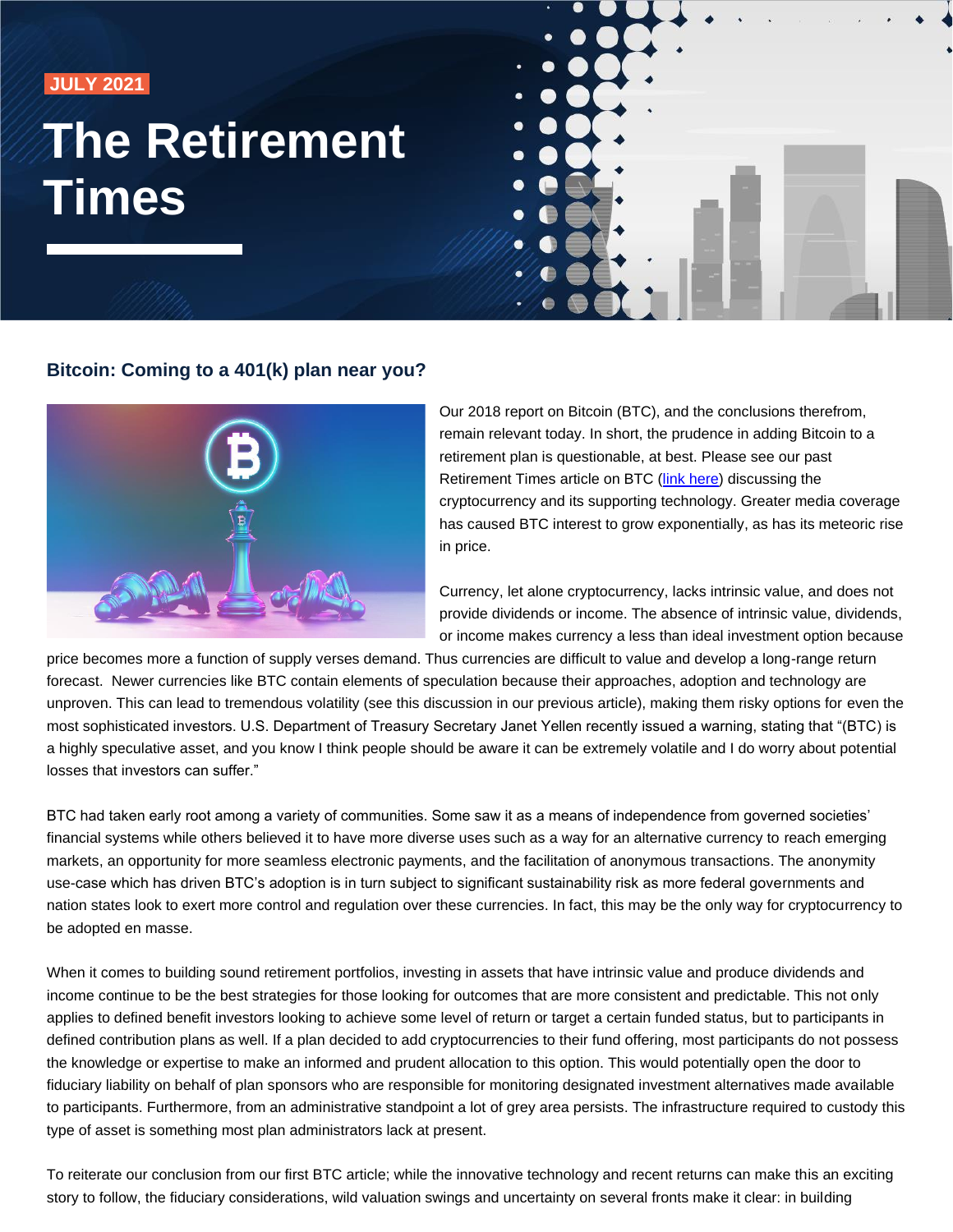retirement portfolios it's best to continue to watch BTC, and cryptocurrencies in general, from the sidelines, for now.

#### **7 Ways to Reduce Fiduciary Liability**

In 2020, nearly 100 lawsuits alleging breach of fiduciary duty were filed. And with the number of 401(k) lawsuits on the rise targeting plans both large and small, sponsors are well-advised to consider taking additional measures to mitigate fiduciary risk where practicable. Here are a few to consider.

1. Create and follow an IPS. While not an ERISA requirement, an investment policy statement (IPS) is considered a best practice according to Department of Labor (DOL) guidance. Among other things, it outlines how the organization will maintain and follow prudent processes for selecting and monitoring investments and oversee the performance of third-party providers. However, be advised that failure to follow IPS provisions can also expose an organization to increased risk, so careful crafting of IPS language is crucially important.



- 2. Outsource fiduciary responsibilities. While a 3(21) fiduciary acts in an advisory capacity, plan sponsors can hire a 3(38) fiduciary to maintain full authority and discretion over investments and take on the liability for managing them on a regular basis. Sponsors, however, must still conform to ERISA standards and follow a prudent process when engaging a 3(38) fiduciary (including monitoring them on an ongoing basis).
- 3. Obtain fiduciary liability insurance. This type of coverage is designed to protect companies from investment mismanagement claims and fiduciary legal liability. Such policies can protect both the organization as well as named fiduciaries, covering legal costs in the event of a 401(k) lawsuit. With the recent escalation of litigation, fiduciary liability insurance costs have also been on the rise, along with greater limitations in coverage.
- 4. Document, document, document. Keep detailed records of the prudent processes your company follows, from investment selection to fee benchmarking to ongoing fiduciary education and training. This documentation can strengthen your case in the event of a lawsuit.
- 5. Meet the safe harbor requirements of ERISA Section 404(c). This provision offers a "safe harbor" which if met relieves plan sponsors and fiduciaries from liability for losses arising from participant-directed investment. But to qualify, the plan must satisfy several a myriad of requirements pertaining to matters such as investment options, plan design and administration, as well as participant disclosures. Luckily the majority of these responsibilities are taken care of by top tier recordkeepers and/or third party administrators.
- 6. Take advantage of QDIA protections. In Section 624 of the Pension Protection Act of 2006, the DOL established the qualified default investment alternative (QDIA) safe harbor that allows for default investments to be made on behalf of participants who fail to make investment elections. QDIAs can include a target date fund, balanced fund or professionally managed account. Other regulatory requirements must also be satisfied to enjoy safe harbor relief from fiduciary liability for QDIAs, including the use of prudent QDIA selection criteria, participant notification, and regular monitoring of investment performance.
- 7. Class-action waivers and arbitration agreements. These plan document provisions require participants to undertake fiduciary breach litigation on an individual basis and prohibit the filing of legal actions in court (versus arbitration). Ideally, such clauses are included at the inception of the plan, as when added as amendments, the sponsor may have to later demonstrate that participants were made aware of the change. In cases where employees have already separated from the company, this may prove difficult.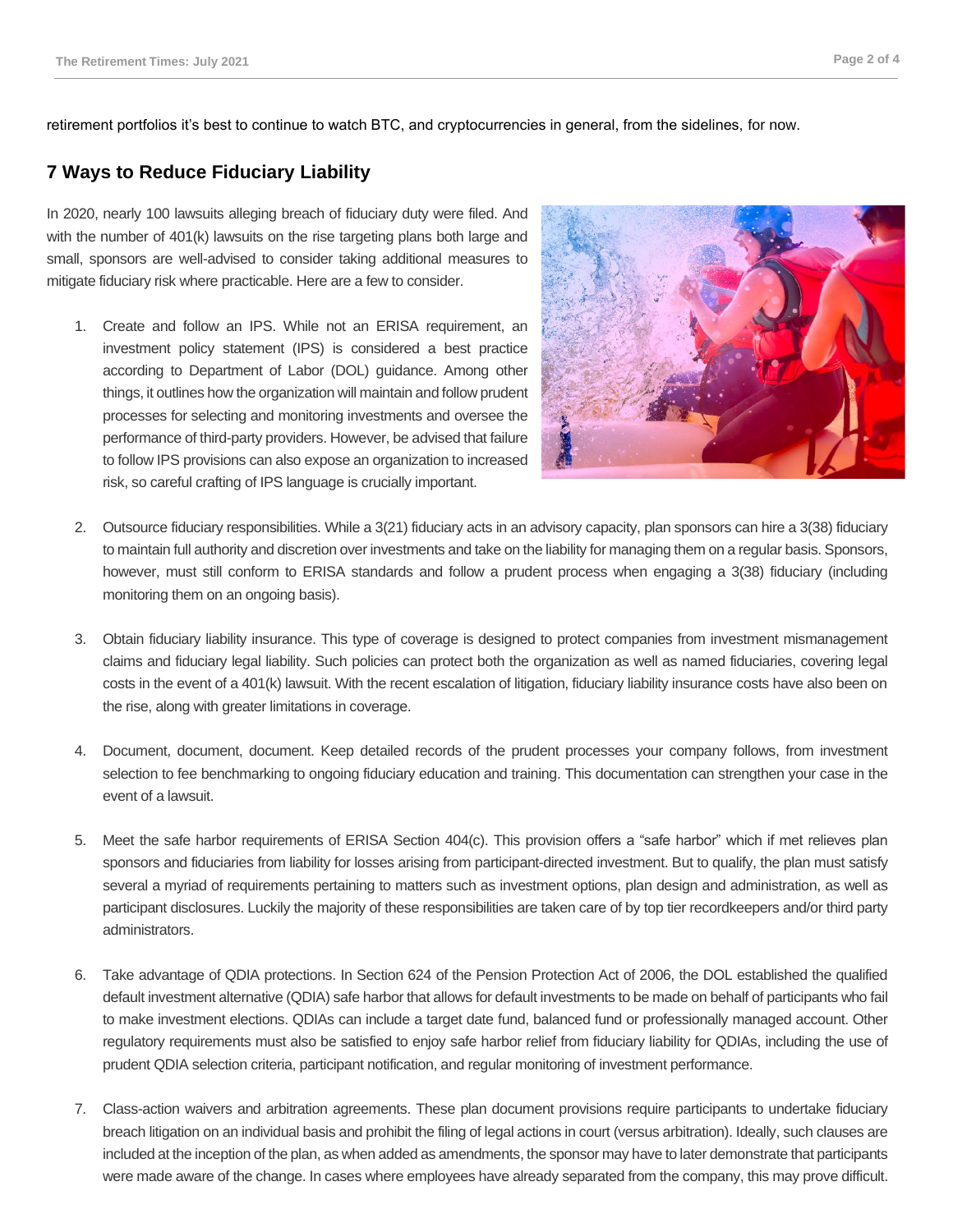Don't assume your plan is too small to be vulnerable to litigation risk. Creating layers of protection based on plan design features, documentation and adherence to prudent processes, fiduciary outsourcing and insurance coverage can help mitigate fiduciary liability.

#### Sources

<https://www.investmentnews.com/401k-lawsuits-explode-2020-200121> [https://sponsor.fidelity.com/pspublic/pca/psw/public/library/manageplans/invest\\_policy\\_considerations.html](https://sponsor.fidelity.com/pspublic/pca/psw/public/library/manageplans/invest_policy_considerations.html) <https://money.usnews.com/financial-advisors/articles/guide-to-fiduciary-liability-insurance> <https://401kspecialistmag.com/4-key-steps-plan-sponsors-can-take-to-guard-against-401k-lawsuits/> <https://www.investmentnews.com/fiduciary-liability-unclear-when-selecting-and-monitoring-default-retirement-investments-65247>

#### **To Bundle or Not to Bundle — What's Best for Your Business Is the Question**

Whether to use bundled or unbundled service providers is an important decision for your retirement plan. A fully bundled arrangement provides an easy, one-stop shop for services, while unbundling separates functions and uses a third-party administrator (TPA), distinct from the recordkeeper. While there is no right or wrong answer to this question, weighing the advantages of each option against the needs of the organization is essential.



#### **The Benefits of Bundling**

**Convenience and simplicity.** Often less complicated than dealing with multiple vendors, bundling may be a better choice when convenience is key. Bundling

offers a comprehensive all-in-one solution, which can make it a more efficient and easier-to-manage option for many businesses.

**Cost-effectiveness.** Organizations can realize significant savings by bundling services when the cost of administrative and recordkeeping services is offset by management fees. But this is not always the case, so be sure to compare the "all in" costs when deciding.

**Time savings.** With a bundled arrangement, you do not have to take time to research and engage multiple providers since all services are consolidated under one umbrella. And you never need to spend time figuring out who to call when you have concerns about your plan — you will have a single point of contact for all your questions.

#### **The Upside of Unbundling**

**Greater flexibility and choice.** Bundled providers do not allow you to select experts for each service individually, while unbundling gives you the freedom to choose the ones best suited to your organization's particular needs. A bundled provider may be strong in one area, but not perform across all services equally. While engaging vendors independently can involve a bit more work, you may find doing so well worth the time and effort.

**More complex and customizable plan design.** Third-party administrators generally have a greater capacity to craft a plan tailored to meet an organization's specific goals — one that can better adapt to changing business conditions while complying with regulatory requirements. A TPA made-to-order plan can be particularly helpful when an employer's needs are more complex and require more sophisticated plan design features. Bundled providers, on the other hand, may use more of a boilerplate approach, resulting in a plan that doesn't fully align with all business objectives.

**Increased agility.** Even if you think the approach you have settled on is ideally suited to your needs, those needs may change over time. Or you may discover that an aspect of the overall service fails to meet expectations. With an unbundled arrangement, you can change up individual providers as needed, without having to upend your plan and start over from scratch, enabling an organization to be nimbler.